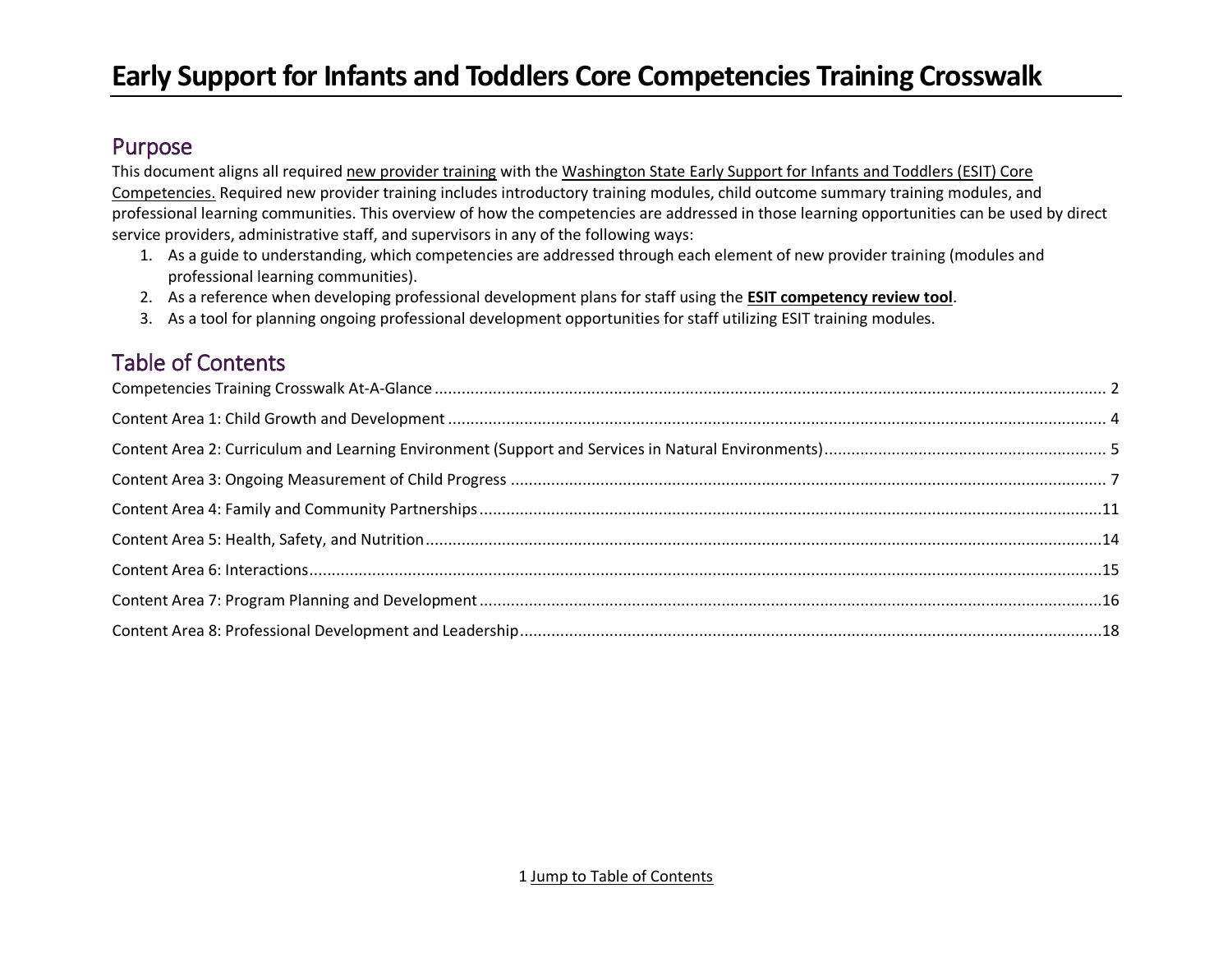## <span id="page-1-0"></span>Competencies Training Crosswalk At-A-Glance

| Content Area 1: Child Growth and<br><b>Development</b> | <b>Introductory Training Modules</b> Child Outcome Summary | <b>Training Modules</b> | <b>Introductory Professional</b><br><b>Learning Community</b> |
|--------------------------------------------------------|------------------------------------------------------------|-------------------------|---------------------------------------------------------------|
| A: Attitudes                                           | Module 4.3                                                 |                         | Session 1                                                     |
| <b>B: Knowledge</b>                                    | Modules 1, 2, 4.2                                          | Modules 1, 2            | Session 1                                                     |
| C: Skills                                              | Modules 3, 4.3                                             | Modules 2, 4            | Session 4                                                     |

| <b>Content Area 2: Curriculum and</b><br><b>Learning Environment (Support and</b><br><b>Services in Natural Environments)</b> | <b>Introductory Training Modules Child Outcome Summary</b> | <b>Training Modules</b> | <b>Introductory Professional</b><br><b>Learning Community</b> |
|-------------------------------------------------------------------------------------------------------------------------------|------------------------------------------------------------|-------------------------|---------------------------------------------------------------|
| A: Attitudes                                                                                                                  | Modules 2, 4.2, 4.7                                        | Module 4                | Sessions 1, 2, 4                                              |
| <b>B: Knowledge and Skills</b>                                                                                                | Modules 4.2                                                |                         | Session 4                                                     |
| <b>C: Knowledge and Skills</b>                                                                                                | Module 1                                                   |                         | Session 1                                                     |
| D: Knowledge and Skills                                                                                                       | Module 4.2                                                 |                         | Sessions 1, 4                                                 |

| <b>Content Area 3: Ongoing</b>       | <b>Introductory Training Modules Child Outcome Summary</b> |                         | <b>Introductory Professional</b> |
|--------------------------------------|------------------------------------------------------------|-------------------------|----------------------------------|
| <b>Measurement of Child Progress</b> |                                                            | <b>Training Modules</b> | <b>Learning Community</b>        |
| A: Attitudes                         | Module 3                                                   | Module 2                | Session 3                        |
| <b>B: Knowledge</b>                  | Module 4.3                                                 | Modules 2, 3            | Session 2                        |
| <b>C: Skills</b>                     | Module 1, 3                                                | Module 3                | Session 3                        |
| <b>D: Skills</b>                     | Modules 2, 4.2                                             | Modules 2, 4            | Session 4                        |
| E: Skills                            | Module 5                                                   | Module 4                |                                  |

| <b>Content Area 4: Family and</b><br><b>Community Partnerships</b> | <b>Introductory Training Modules</b> | <b>Child Outcome Summary</b><br><b>Training Modules</b> | <b>Introductory Professional</b><br><b>Learning Community</b> |
|--------------------------------------------------------------------|--------------------------------------|---------------------------------------------------------|---------------------------------------------------------------|
| A: Attitudes                                                       | Modules 3, 6                         |                                                         | Session 2                                                     |
| <b>B: Knowledge</b>                                                | Modules 3, 4.2, 4.7                  |                                                         |                                                               |
| C: Skills                                                          | Modules 3, 4.2, 4.6, 4.7, 5          |                                                         | Sessions 1, 3                                                 |
| D: Skills                                                          | Module 4.7                           |                                                         | Session 3                                                     |
| <b>E: Knowledge and Skills</b>                                     | Modules 3, 6                         |                                                         |                                                               |
| <b>F: Skills</b>                                                   | Modules 4.1-4.8                      |                                                         |                                                               |
| <b>G: Skills</b>                                                   | Module 6                             |                                                         |                                                               |
| H: Knowledge and Skills                                            | Module 2                             |                                                         |                                                               |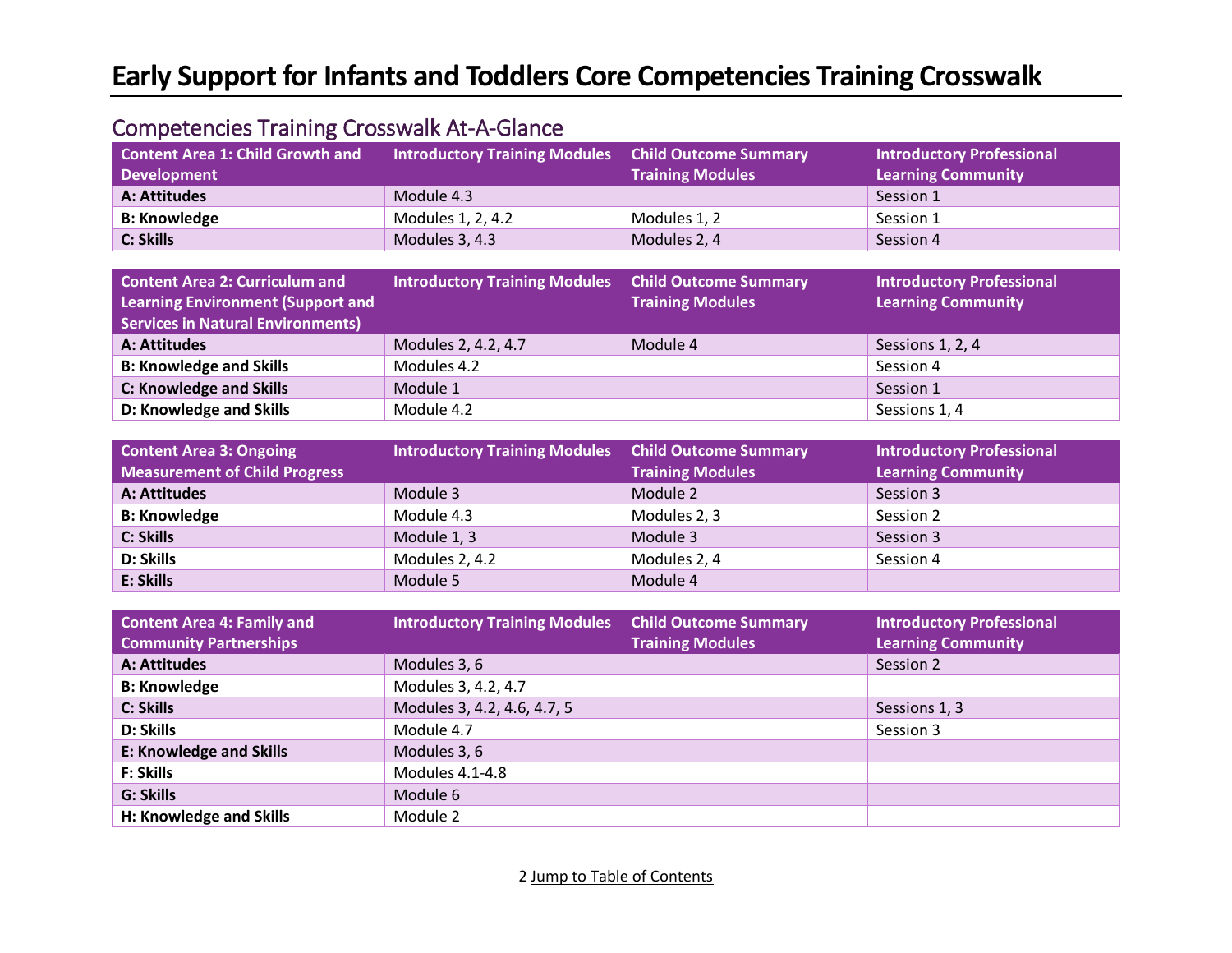| Content Area 5: Health, Safety, and Introductory Training Modules<br><b>Nutrition</b> |            | <b>Child Outcome Summary</b><br><b>Training Modules</b> | <b>Introductory Professional</b><br><b>Learning Community</b> |
|---------------------------------------------------------------------------------------|------------|---------------------------------------------------------|---------------------------------------------------------------|
| A: Attitudes                                                                          | Module 4.2 |                                                         | Session 2                                                     |
| <b>B: Skills</b>                                                                      | Module 4.2 |                                                         | Session 3                                                     |
| C: Knowledge                                                                          |            |                                                         |                                                               |
| <b>D: Skills</b>                                                                      |            |                                                         |                                                               |
| E: Knowledge                                                                          |            |                                                         |                                                               |
| <b>F: Skills</b>                                                                      |            |                                                         |                                                               |

| <b>Content Area 6: Interactions</b> | <b>Introductory Training Modules Child Outcome Summary</b> | <b>Training Modules</b> | <b>Introductory Professional</b><br><b>Learning Community</b> |
|-------------------------------------|------------------------------------------------------------|-------------------------|---------------------------------------------------------------|
| A: Attitudes                        | Module 3                                                   |                         | Session 4                                                     |
| <b>B: Knowledge</b>                 | Modules 4.2, 4.7                                           |                         |                                                               |
| C: Skills                           | Module 3                                                   |                         |                                                               |
| D: Skills                           | Modules 3, 4.3                                             |                         | Sessions 2, 4                                                 |

| <b>Content Area 7: Program Planning</b><br>and Development | <b>Introductory Training Modules</b> Child Outcome Summary | <b>Training Modules</b> | <b>Introductory Professional</b><br><b>Learning Community</b> |
|------------------------------------------------------------|------------------------------------------------------------|-------------------------|---------------------------------------------------------------|
| A: Attitudes                                               |                                                            | Module 5                |                                                               |
| <b>B: Skills</b>                                           |                                                            | Module 5                |                                                               |
| <b>C: Skills</b>                                           |                                                            | Module 5                |                                                               |
| <b>D: Skills</b>                                           | Modules 2, 3                                               |                         |                                                               |
| E: Skills                                                  | Module 4.1                                                 |                         |                                                               |
| <b>F: Skills</b>                                           |                                                            |                         |                                                               |

| <b>Content Area 8: Professional</b> | <b>Introductory Training Modules</b> Child Outcome Summary |                         | <b>Introductory Professional</b> |
|-------------------------------------|------------------------------------------------------------|-------------------------|----------------------------------|
| <b>Development and Leadership</b>   |                                                            | <b>Training Modules</b> | <b>Learning Community</b>        |
| A: Attitudes                        |                                                            |                         | Sessions 2, 3                    |
| <b>B: Knowledge</b>                 | Module 4.5                                                 |                         |                                  |
| <b>C: Skills</b>                    | Module 3                                                   |                         | Session 2                        |
| <b>D: Skills</b>                    | Module 4.2                                                 |                         | Session 3                        |
| E: Skills                           | Modules 3, 4.3, 4.4, 4.7                                   |                         | Session 2                        |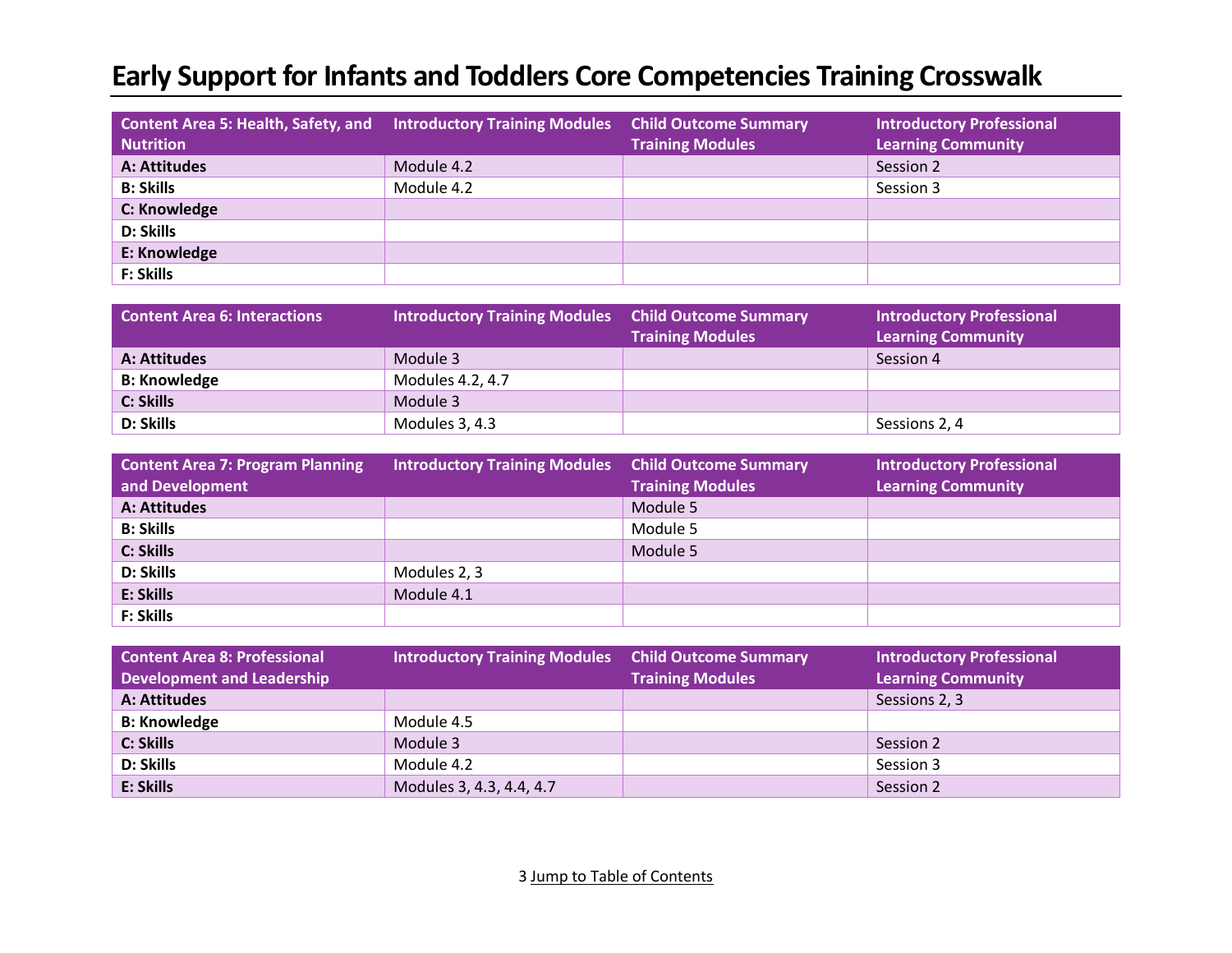### <span id="page-3-0"></span>Content Area 1: Child Growth and Development

**A. Attitudes:** Values the wide range of children's development across individual, cultural, and community differences, and respects family beliefs about health and developmental differences.

#### Introductory Training Modules

- **Module 4.3:** Evaluations must be responsive to parent priorities, culture, and needs.
- **Module 4.3:** Providers should take great care to ensure that an evaluation session is responsive to the needs and preferences of the family, and that the family is able to engage, understand, and respond to the assessment questions and prompts as optimally as possible.

#### Professional Learning Community

• **Session 1:** Explore the ESIT guiding concepts and principles.

**B. Knowledge:** Demonstrates understanding of child development across families, cultures, experiences, and developmental domains, including: Conditions that optimize brain development; impacts and opportunities for environmental factors; functional development across global outcome areas; research on brain development, learning, and interrelationships across developmental domains.

#### Introductory Training Modules

- **Module 1:** Understanding three global child outcomes for all children:
	- 1. Positive social-emotional skills and social relationships.
	- 2. Acquisition and use of knowledge and skills including language and communication.
	- 3. The use of appropriate behaviors to meet their needs.
- **Module 2:** Individualized, family-centered services have an impact on child development, health, learning, health, and well-being.
- **Module 4.2:** In addition to the use of a developmental screener, vision and hearing screening should be conducted in order to have current information about these two areas for the IFSP. The 3 Prong Approach, a screening method for hearing and vision, includes:
	- 1. Conducting a family interview and review of medical records, including review of any vision and hearing screenings that have been conducted by medical professionals;
	- 2. Use of a developmental checklist; and
	- 3. Observations of the child, including physical characteristics and behaviors.

- **Module 1:** Describe child functioning across settings and situations with different people relative to age expectations.
- **Module 2:** Looks at a global picture of how the child is doing at one point in time.
- **Module 2:** The Summary of Functional Performance incorporates information about the child's functional skills and behaviors across settings and situations, not just in an isolated evaluation or assessment event. Young children participate in many settings and situations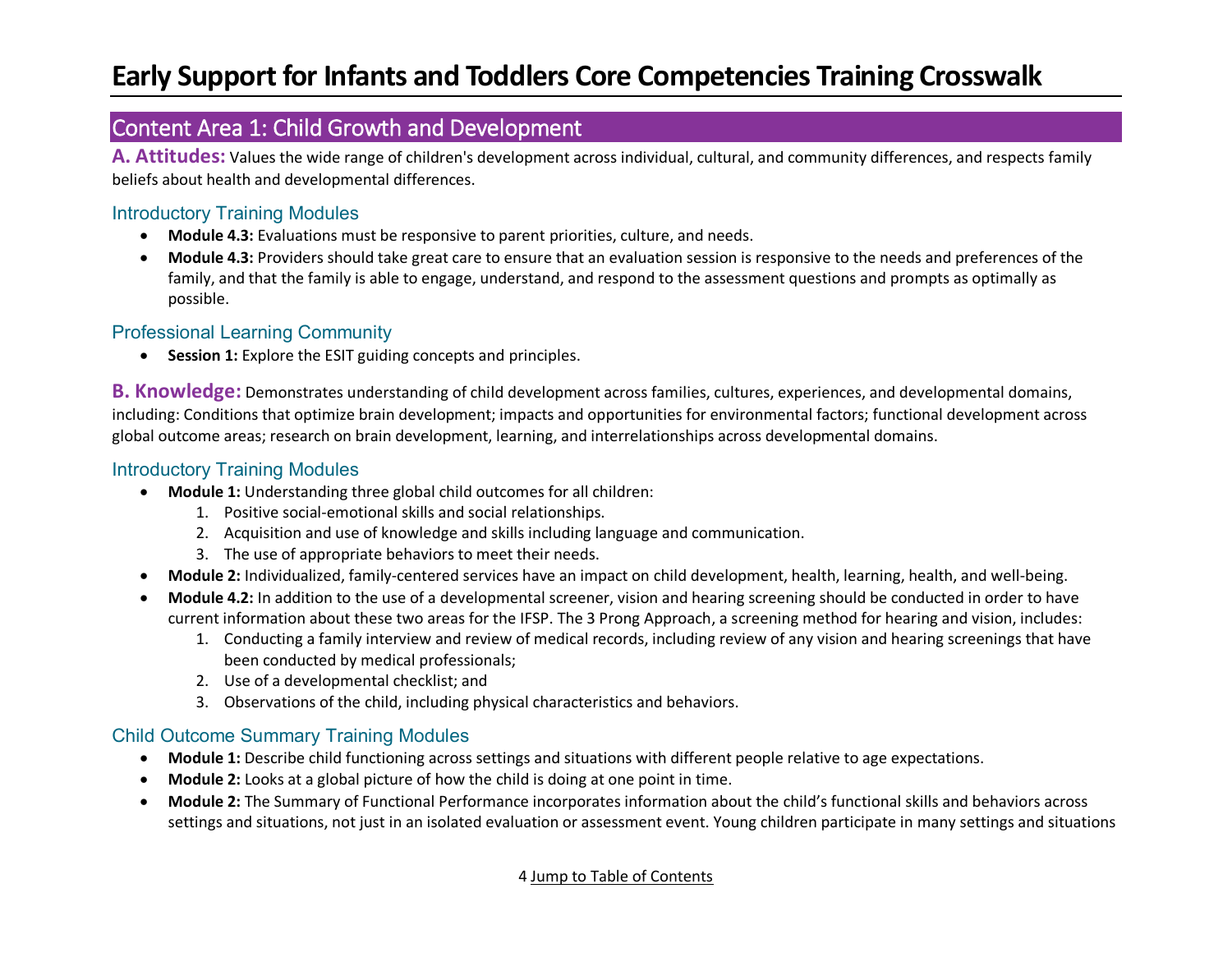as a part of their daily activities and routines, so information from those that know the child best will help complete the picture of the child's abilities and needs.

#### Professional Learning Community

• **Session 1:** Explore ways to use the child outcome summary process to gather information and summarize functional development across the three global child outcome areas.

**C. Skills:** Supports children and families and promotes child development by: explaining the range of developmental domains; embracing and integrating cultural, linguistic, ethnic, and socio-economic relevance by partnering with families, demonstrates strategies to support healthy identify development in partnership with families.

#### Introductory Training Modules

- **Module 3:** Help the family understand the nature of the early intervention system and services, which are support the child and family in the context of their daily activities and routines.
- **Module 4.3:** Help families understand evaluation results, including standardized scores, standard deviation, and percent delay.

#### Child Outcome Summary Training Modules

- **Module 2:** Most children in the general population demonstrate the outcome in an age-expected way. Over time, some children will move farther away from age-expected functioning, but programs are working to move children closer to age expected functioning.
- **Module 4:** The Present Levels of Development show what the child can do and cannot yet do in each of the five developmental domains.

#### Professional Learning Community

• **Session 4:** Partner with the family to learn about their cultural and linguistic background and priorities to develop functional outcomes and services to best meet the child's needs.

## <span id="page-4-0"></span>Content Area 2: Curriculum and Learning Environment (Support and Services in Natural Environments)

**A. Attitudes:** Values, respects and promotes child and family strengths, services rooted in family's cultural perspectives, learning in everyday routines in the natural environment; teaming with family and providers, and social-emotional development as foundation for learning.

#### Introductory Training Modules

- **Module 2:** Enhance the development of children with developmental delays and disabilities through everyday learning opportunities that are family-centered.
- **Module 4.2:** Understand that the routines and activities of children and families assists the team in identifying the numerous learning opportunities that can support children's development. Young children learn best through routines and activities that they are interested in and that they participate in with family members, caregivers, and other important people in their lives.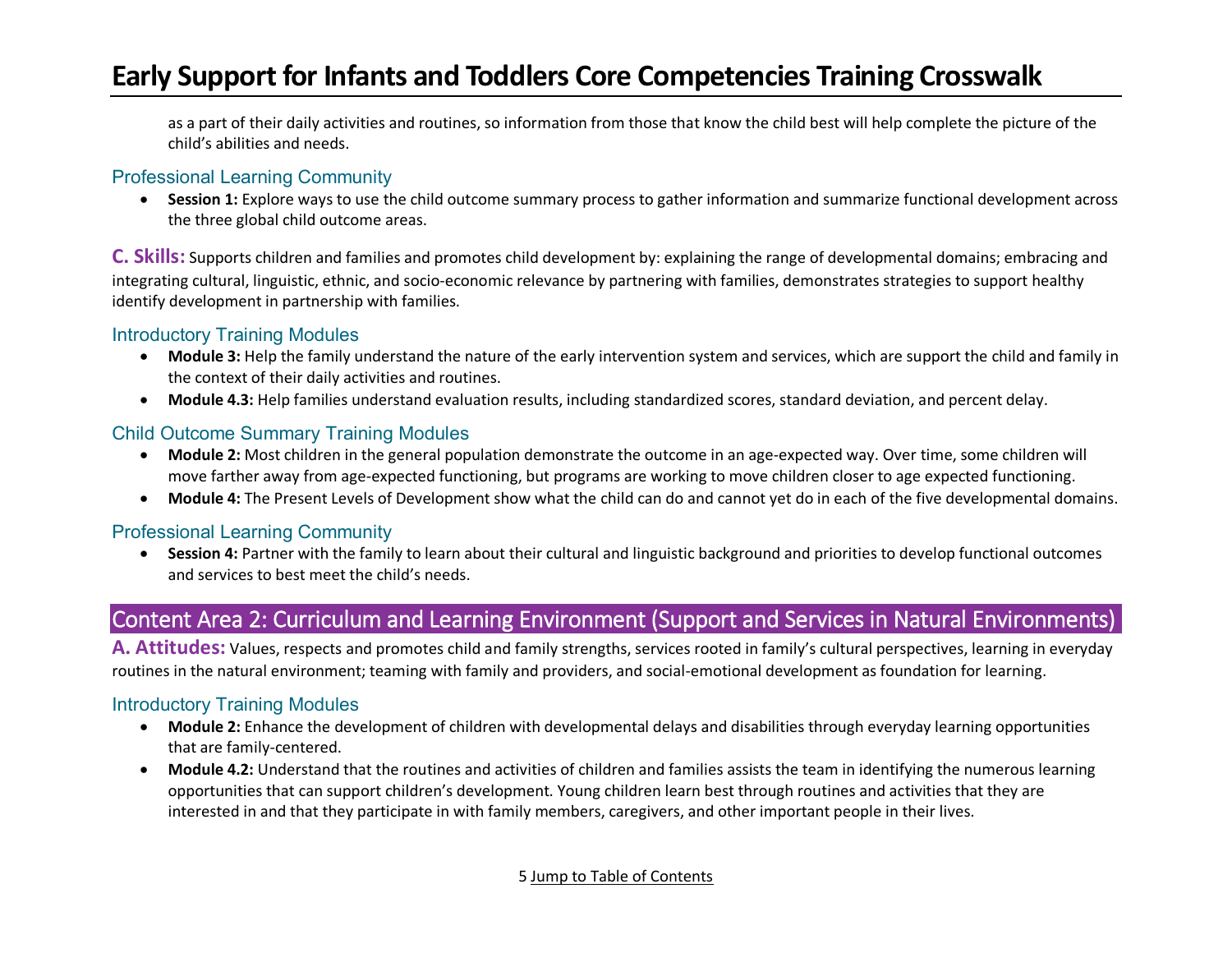• **Module 4.7:** Outcome statements reflect the everyday activity settings and routines for the child and family. This includes mealtime, bathing, and riding in the car, as well as routines and activities that are specific to the individual family. Using the family's real-life context as the focal point makes it easier for families to incorporate strategies to work on these outcomes into their everyday routines.

#### Child Outcome Summary Training Modules

- **Module 4:** Have an understanding of the cultural differences that may affect expectations for a child's development.
- **Module 4:** The early intervention team members explain the process to families and actively and respectfully ask for the parent's input during the team discussion.

#### Professional Learning Community

- **Session 1:** Consider how natural learning opportunities lead to positive child outcomes.
- **Session 2:** Introduces an Equity Mindset and Cultural Humility as frameworks for acknowledging the diverse contexts and needs of the families served.
- **Session 4:** Understand the importance of developing functional IFSP outcomes in partnership with families that reflect their family priorities, strengths, and regular routines. This leads to meaningful services in the natural environment.

**B. Knowledge and Skills:** Promotes healthy social-emotional development: healthy attachment and relationships; expressing feelings; recognizes the preferences and needs of individuals; supports family to play together; supports mindfulness, reflection, and creative expression; acknowledges views and feelings about delays and disabilities.

#### Introductory Training Modules

• **Module 4.2:** Coaching allows direct service providers to enhance the family's own ability to support their child's development. The coaching approach supports family learning through reflective feedback, sharing information and materials, providing emotional support, and through modeling.

### Professional Learning Community

- **Session 4:** Learn to write functional IFSP outcomes with the primary relationships at the center which promotes the family member's role as the most important teacher.
- **Session 4:** Learn more about coaching and reflective practice to support families in embracing their role in their child's development.

**C. Knowledge and Skills:** Provide high quality home-based supports and services that promote children's development across domains: Co-designs strategies, uses family's own materials, promote importance of play and back and forth communication, and varies play and interactions to meet child's individual preferences.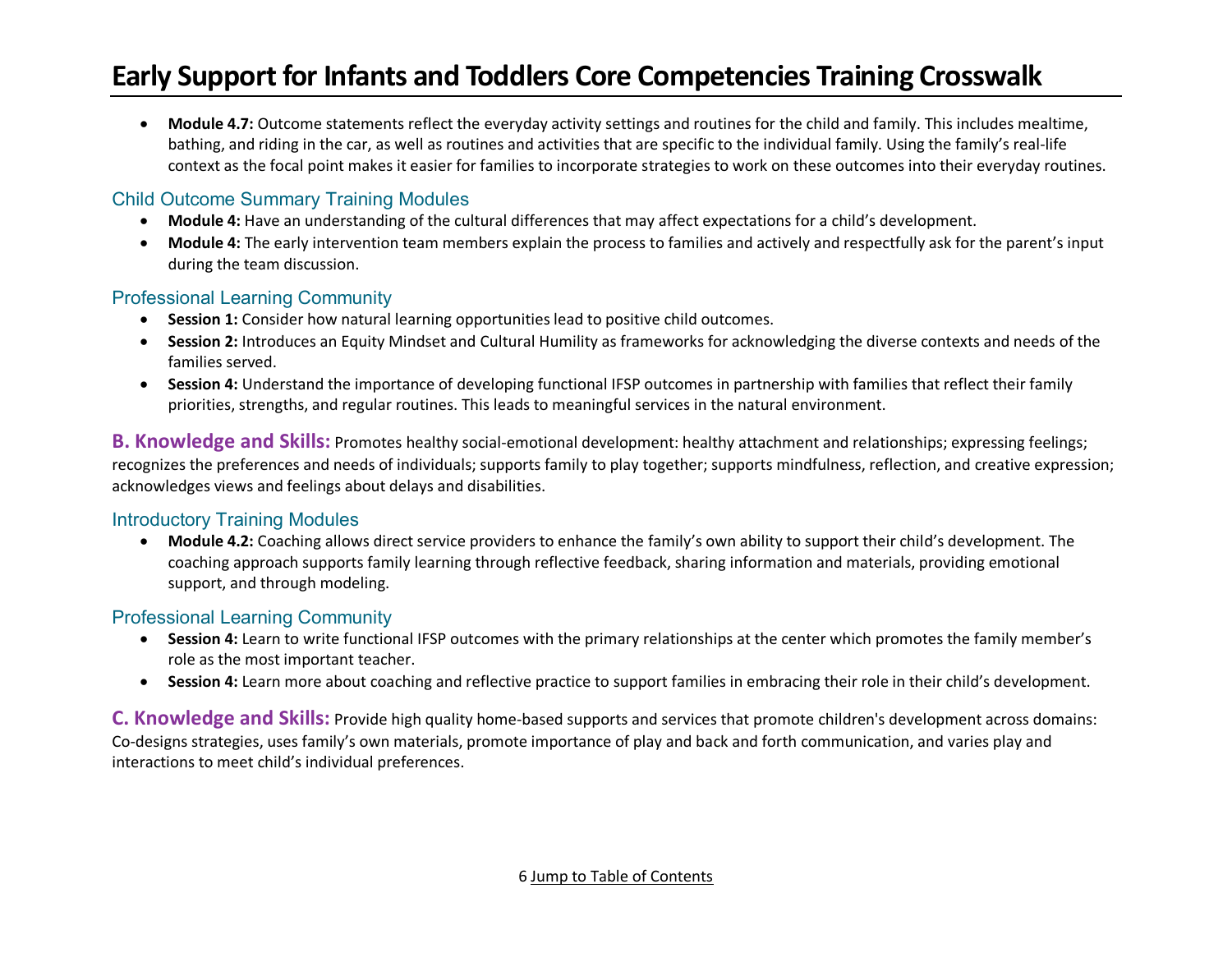#### Introductory Training Modules

- **Module 1:** Global Child and Family Outcomes enable young children to be active and successful participants across a variety of settings during their early childhood years and into the future.
- **Module 1:** Global Child and Family Outcomes build the capacity of the family to enhance their child's participation, learning, and development during everyday opportunities.

#### Professional Learning Community

• **Session 1:** Consider how the child outcome summary process guides service delivery using the summary of functional performance developed by the full IFSP team.

**D. Knowledge and Skills:** Provides high-quality community-based supports and services in natural environments by creating inclusive, developmentally appropriate, and culturally relevant learning opportunities: Supports home language, cultures, and identity development; scaffolds activities to ensure engagement of all children to play and learn together; uses anti-bias approaches that support multiple perspectives and inclusion; provides culturally appropriate learning materials/equipment; coaches families in a strengths based way; facilitates participation in community based activities; provides opportunities to learn across community settings.

#### Introductory Training Modules

- **Module 4.2:** Part C regulations require that early intervention services be provided in a natural environment to the extent possible. Natural environments are settings that are not designed specifically for children with disabilities. Natural environments are places like home, child care centers, or community settings the family might visit, such as a park, place of worship, or a restaurant.
- **Module 4.2:** When we plan for services, we want to plan for them to take place in activities that are as close to the child's typical routines as possible. At a minimum, services should focus on enhancing the child's ability to be functional and engaged in the environments where they spend their time.

### Professional Learning Community

- **Session 1:** Understand how the ESIT guiding principles center natural environments and learning opportunities with the family at the center to support quality services for the child.
- **Session 4:** Consider ways to use coaching as an interaction style with families to provide services in a family centered, reflective, culturally responsive way.
- **Session 4:** Consider the family's culture when deciding on a COS descriptor statement. These descriptor statements form the foundation for writing functional IFSP outcomes and program planning.

## <span id="page-6-0"></span>Content Area 3: Ongoing Measurement of Child Progress

**A. Attitude:** Values a Family-centered, strengths-based approach to support families/caregivers during screening, eligibility evaluation, and through ongoing assessment that builds families' and caregivers' capacities to support their children's development.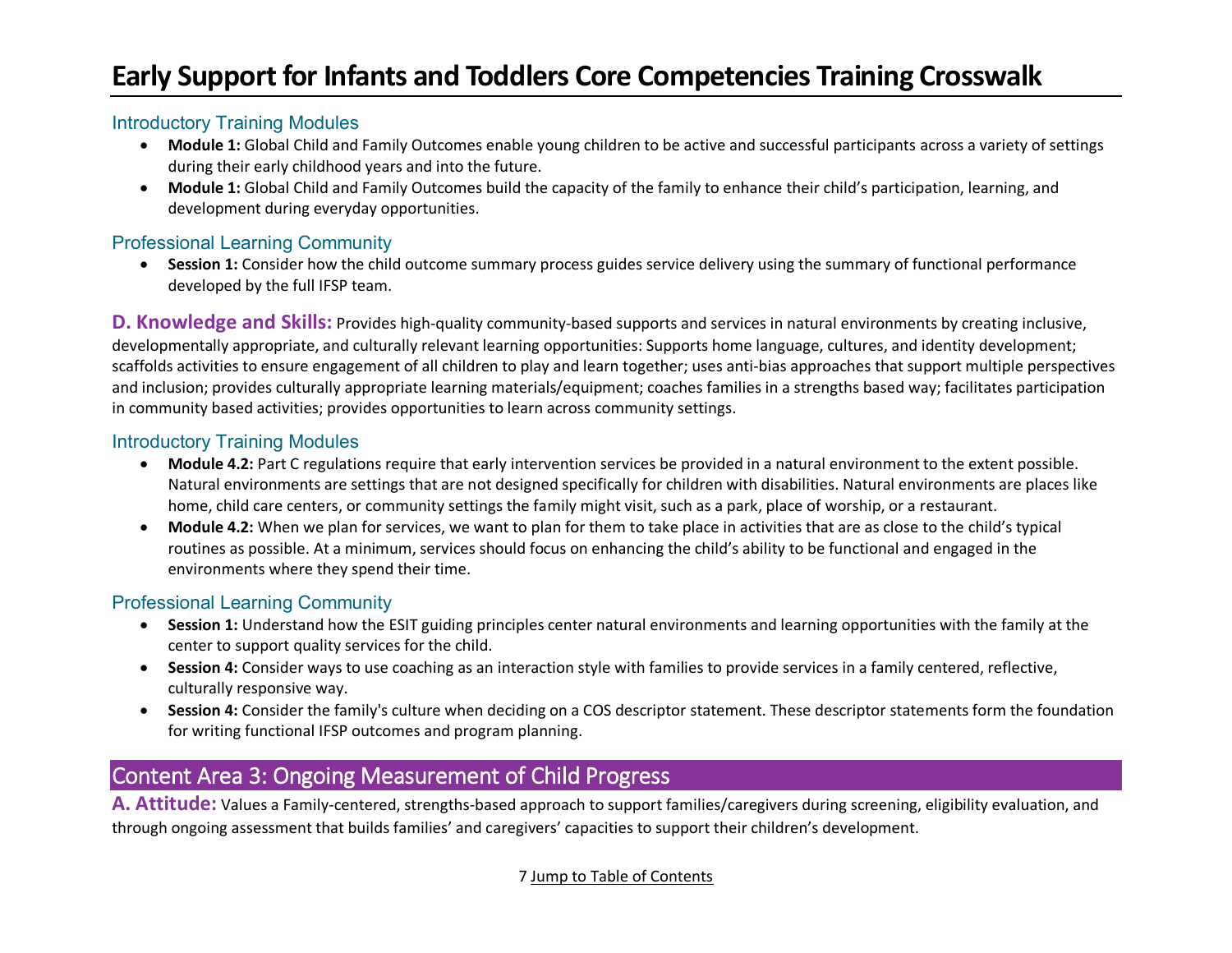#### Introductory Training Modules

- **Module 3:** Families have an essential role in the process of accessing early intervention services, from entry to exit.
- **Module 3:** It is important to be aware of how unique cultures, values, and beliefs may shape the way families understand their role.

### Child Outcome Summary Training Modules

• **Module 2:** Parents are your best resource of information about the child's functioning across settings and situations throughout the day.

#### Professional Learning Community

• **Session 3:** Understand how authentic assessment allows the team to collect information from the family about their strengths and areas of concern.

**B. Knowledge:** Selects and administers culturally, linguistically, and developmentally appropriate tools and methods for screening, evaluation, and functional assessment, including considerations for potential biases related to language, culture, assistive technology, sensory disability, or other.

#### Introductory Training Modules

- **Module 4.3:** Choosing an evaluation tool that is appropriate and relevant to use with families from a range of cultural and linguistic backgrounds can be difficult. Because of how they are developed, tested, and normed, many, or even most, evaluation tools are inherently biased.
- **Module 4.3:** When selecting evaluation tools, it is important to be aware of the limitations of different measures in order to select tools that are as relevant as possible. Some standardized tools may be normed on a narrow or limited set of the population and not be representative of the child and family's culture, language, identity, and experience. Most standardized tools and measures will have information in their manuals on how they were tested and norm-referenced.
- **Module 4.3:** When selecting a measure, consider how certain items, examples, and indicators on the tool may be biased and reflect the mainstream culture and not the family's values or practices.
- **Module 4.3:** The administration of the evaluation should take place in the family's native language. Some assessment tools may offer versions in various languages, but when they do not, providers should use interpreters, including language and cultural interpreters, in the evaluation process with the family.

- **Module 2:** Summary of Functional Performance (SFP) provides needed data on child outcomes for accountability and program improvement.
- **Module 3:** Use multiple sources for assessment: family, professionals, service providers and caregivers.
- **Module 3:** Use multiple measures: observations, criterion or curriculum-based instruments, interviews, norm-referenced scales, informed clinical opinion, and work samples.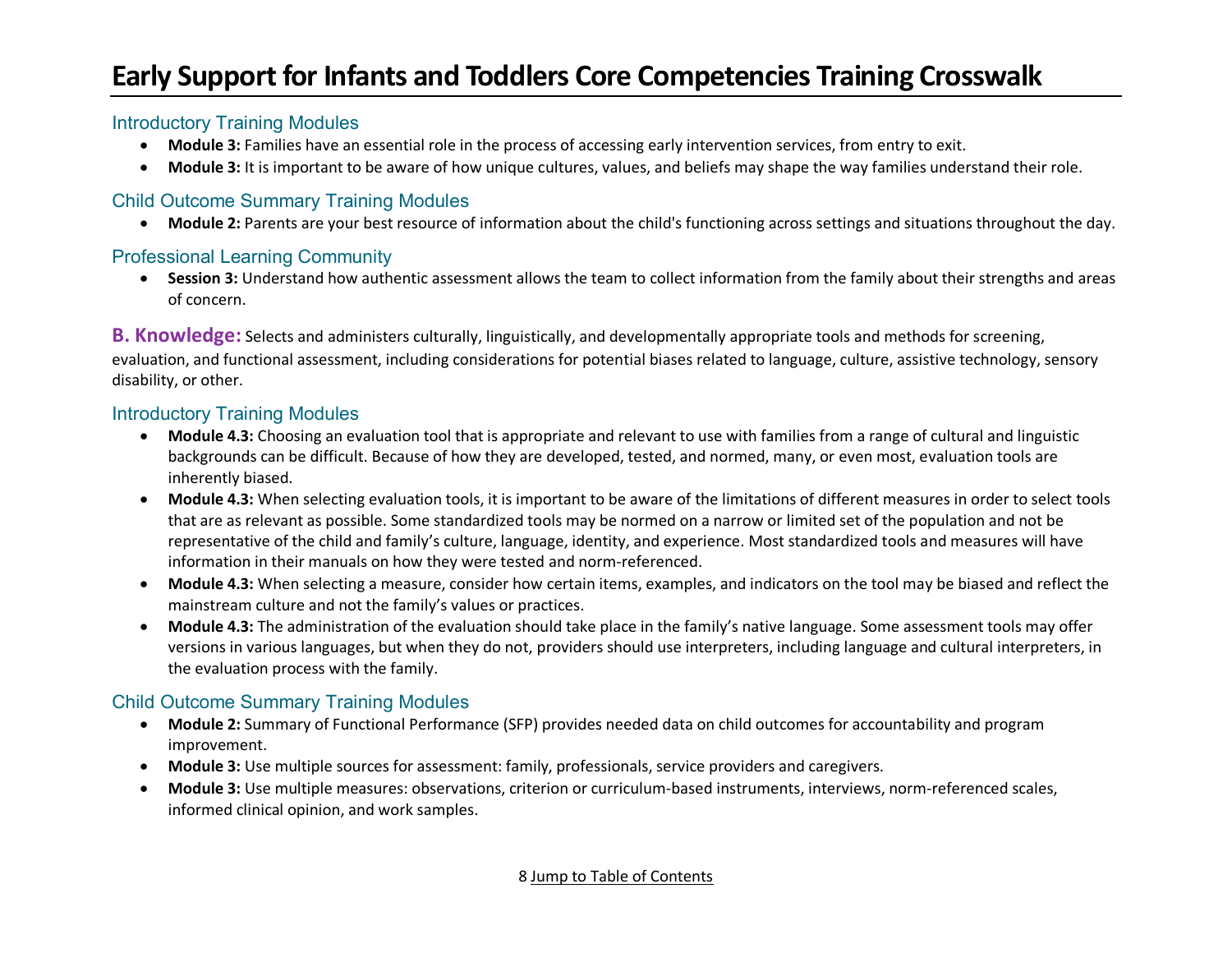#### Professional Learning Community

• **Session 2:** Introduce Cultural Humility as a strategy for assessing needs of children and their families.

**C. Skills:** Actively engages families/caregivers in all aspects of the screening, evaluation, and functional assessment processes based on the families' and caregivers' resources, concerns, priorities, and routines, especially for the three global child outcome descriptor statements: Summarizes and interprets screening, assessment, and eligibility results in a meaningful way; observes families and infant/child's relationship for strengths and capacities for change; recognizes risks and disorders that require assistance of other processionals from health, mental health, education, and child welfare systems and makes referrals when appropriate.

#### Introductory Training Modules

- **Module 1:** Understanding three global child outcomes for all children:
	- 1. Positive social-emotional skills and social relationships.
	- 2. Acquisition and use of knowledge and skills including language and communication.
	- 3. The use of appropriate behaviors to meet their needs.
- **Module 3:** Evaluation procedures used by appropriate qualified personnel to determine a child's initial and continuing eligibility, consistent with the state definition of infants and toddlers with disabilities.

#### Child Outcome Summary Training Modules

- **Module 3:** Involve multiple sources: family professionals service providers, and caregivers when collecting information for the summary of functional performance and COS.
- **Module 3:** Involve multiple measures: criterion or curriculum based instruments, interviews, norm-referenced scales, Informed Clinical Opinion, and work samples.

#### Professional Learning Community

• **Session 3:** Understand how authentic assessment allows the team to observe and gather information about the family's regular routines and organize the information into the three global child outcome areas.

**D. Skills:** Develops meaningful IFSP outcomes based on assessments, and family concerns and priorities within the context of routines and activities. Collaborate with team to develop services and supports to enhance learning and participation in NE. Adapts the IFSP as the child grows and changes or family needs change: Collaborates with team to develop services and supports to enhance learning and participation in natural environments; adapts the IFSP as the child grows and changes or family needs change.

#### Introductory Training Modules

• **Module 2:** Decisions made by families about services are highly individual, and are shaped by their unique situations, characteristics, values, needs, and priorities. Sometimes families may feel like they don't have the capacity to participate in early intervention services.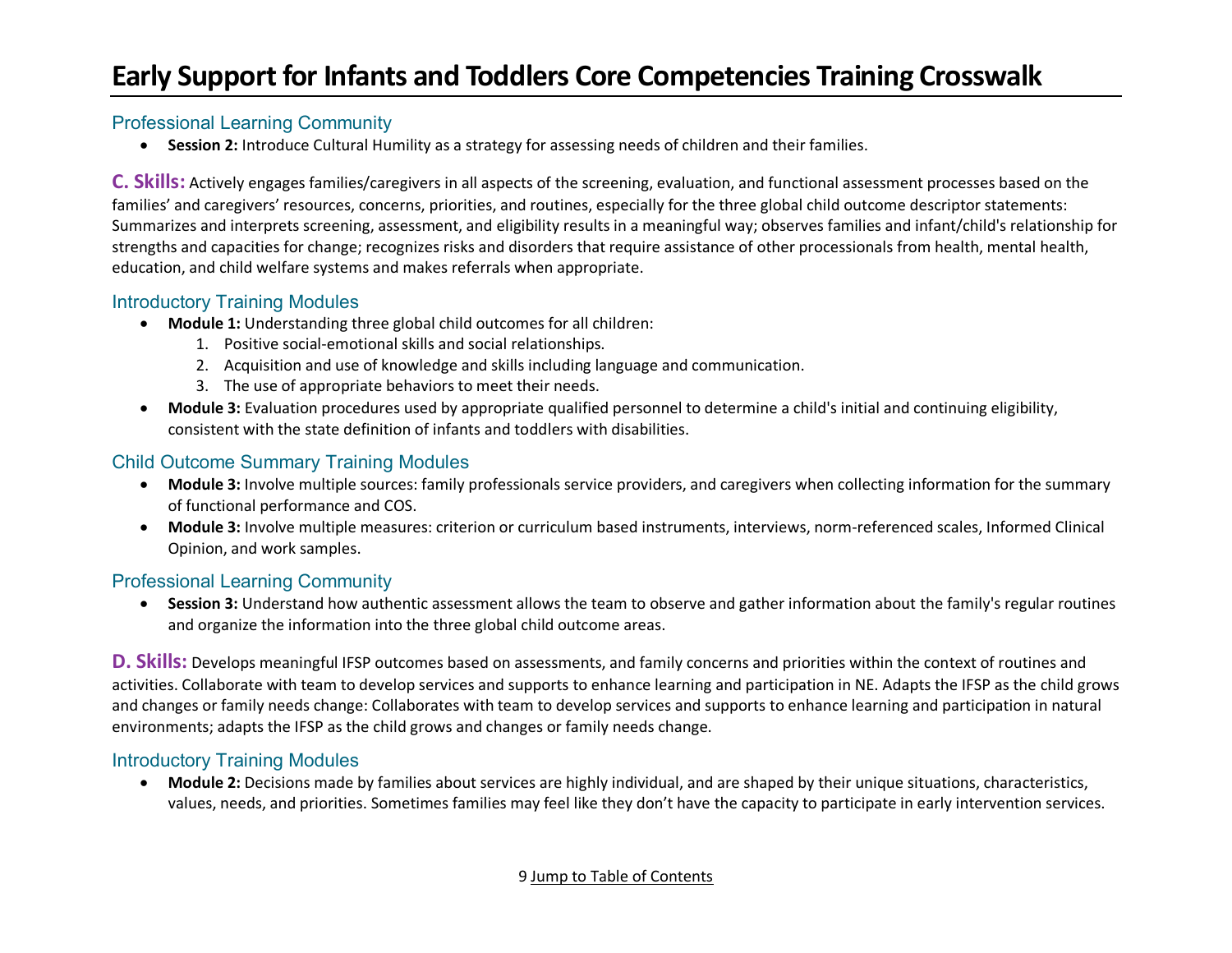• **Module 4.2:** Plan for services, to take place in activities that are as close to the child's typical routines as possible. At a minimum, services should focus on enhancing the child's ability to be functional and engaged in the environments where they spend their time.

### Child Outcome Summary Training Modules

- **Module 2:** At the systems level, we collect child outcomes data because we need a way to have information in a format that people at many different levels can use to plan and help make decisions about resources.
- **Module 2:** Providers have all this rich information on a child and family. As a team, you can come together and summarize that information in a common format related to three global outcomes which allows us a way to have a better snapshot about the benefits all the different children in a program or region are experiencing.
- **Module 4:** Describe functioning with respect to age-expected functioning, immediate foundational skills, and/or foundational skills as appropriate to provide support for the descriptor statement.
- **Module 4:** The newly revised DEC Recommended Practices define teaming and collaboration practices as "those that promote and sustain collaborative adult partnerships, relationships and ongoing interactions to ensure that programs and services achieve desired child and family outcomes and goals." These practices are respectful, supportive, culturally responsive, and support the capacity development of the members of the team. Teaming and collaboration practices includes ways in which team members share knowledge and expertise throughout the IFSP process, including the completion of the Summary of Functional Performance.

#### Professional Learning Community

• **Session 4:** Learn to write functional IFSP outcomes based on the summary of functional performance using 7 quality components.

**E. Skills:** Monitors children's progress on outcomes through family/caregiver report, observation, ongoing assessment, documentation, and communication with other service providers, then applies this knowledge to practice.

### Introductory Training Modules

• **Module 5:** At the 6-month review, the team, including the family, discusses progress toward child and family outcomes and any new assessment or medical information that has been obtained. Following these discussions, the team decides whether any changes or modifications to current outcomes or services are needed, and considers adding new outcomes and services if appropriate. While the entire team will participate in the discussion of progress, the provider whose discipline is most closely connected to an outcome or the provider that the family sees most frequently may facilitate the discussion around that outcome.

- **Module 4:** describe functioning at the current point in time (that is, do not compare functioning to a previous time point).
- **Module 4:** Effective summaries of functional performance document how the child uses skills in everyday functioning with enough detail to show what skills in the outcome area are age-expected and where in the progression of skills, the child's functioning currently is.
- **Module 4:** Measuring child outcomes was also designed to be a collaborative team process, pulling in information from multiple sources and people and synthesizing it into a summary to be used by the child's team to determine the extent to which the child is functioning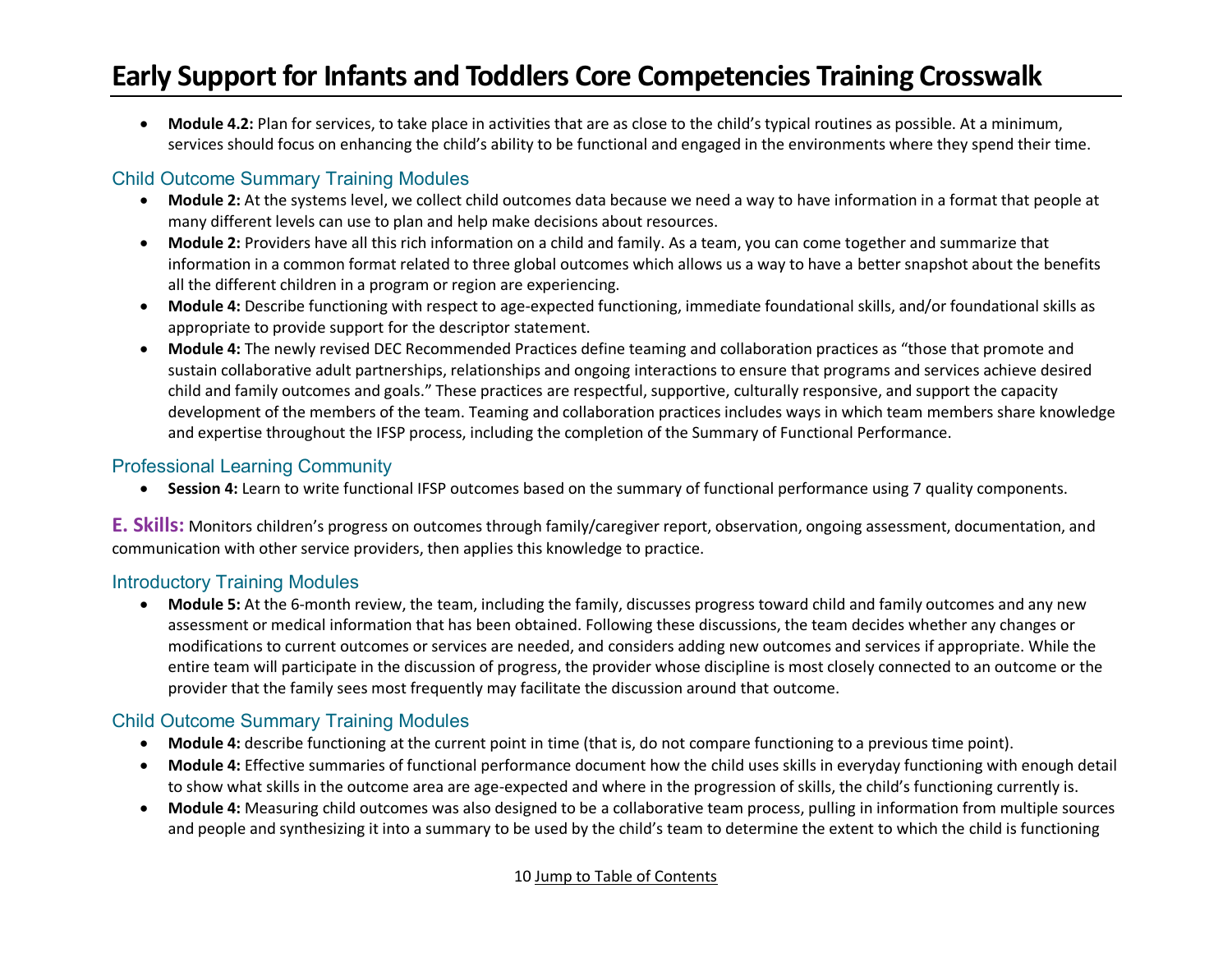like same-aged peers. The heart of making this process work the way it is intended is for each member of the team to contribute information, and collaboratively decide which of the descriptor statements best describes the child in each of the three outcome areas.

## <span id="page-10-0"></span>Content Area 4: Family and Community Partnerships

**A. Attitudes:** Values families' and caregivers' culture, beliefs, and expertise as equal partners on the team.

#### Introductory Training Modules

- **Module 3:** Family's rights and procedural safeguards are in their own language, and can be understood in the context of their culture
- **Module 3:** Families have an essential role in the process of accessing early intervention services, from the initial referral through the transition from ESIT services when a child turns 3.
- **Module 6:** Families are key members of the transition team. The transition process is not meant to 'happen to' the family, but rather, it is meant to happen with the family. The expertise the family has regarding their child and their family's priorities should direct the entire transition process. The information families bring to the transition process helps to create a complete picture of the child.

#### Professional Learning Community

- **Session 2:** Focus on the importance of collaboration and valuing the participation of all team members including the family.
- **Session 2:** Uphold the unique value and dignity of each child and family through trusting relationships as we provide strengths-based, family-centered, culturally linguistic services using self-reflection and cultural humility.
- **Session 2:** Power and Collaboration: Generally defined as the ability to influence, control or resist the activities of others, power is an important, yet often unrecognized element of collaboration. Power means different things to different people. For some, it lies in an organization's ability to control relationship with others, so activities and outcomes align more directly with their purpose. Some regard the power of joint action as an important outcome of productive relations between organizations. For others, power means using the collaboration process to engage and empower groups not generally included in decision making processes.
- **Session 2:** Generally defined as the ability to influence, control, or resist the activities of others, power is an important, yet often unrecognized element of collaboration.
- **B. Knowledge:** Demonstrates understanding of family systems, culture, and the impact on families of having a child with special needs.

#### Introductory Training Modules

- **Module 3:** Decisions are highly individual, and shaped by their unique situations, characteristics, values, needs, and priorities. Some families may feel like they don't have the capacity to participate in early intervention services.
- **Module 4.2:** It is also essential that providers are aware of a family's concerns, priorities, strengths, and resources, in order to provide services and supports that will best meet the family's needs.
- **Module 4.7:** Each member on the team, including the family, has equal input regarding appropriate services. The IFSP Team must value and support the family's typical routines when identifying services, supports, and strategies necessary to achieve the IFSP outcomes.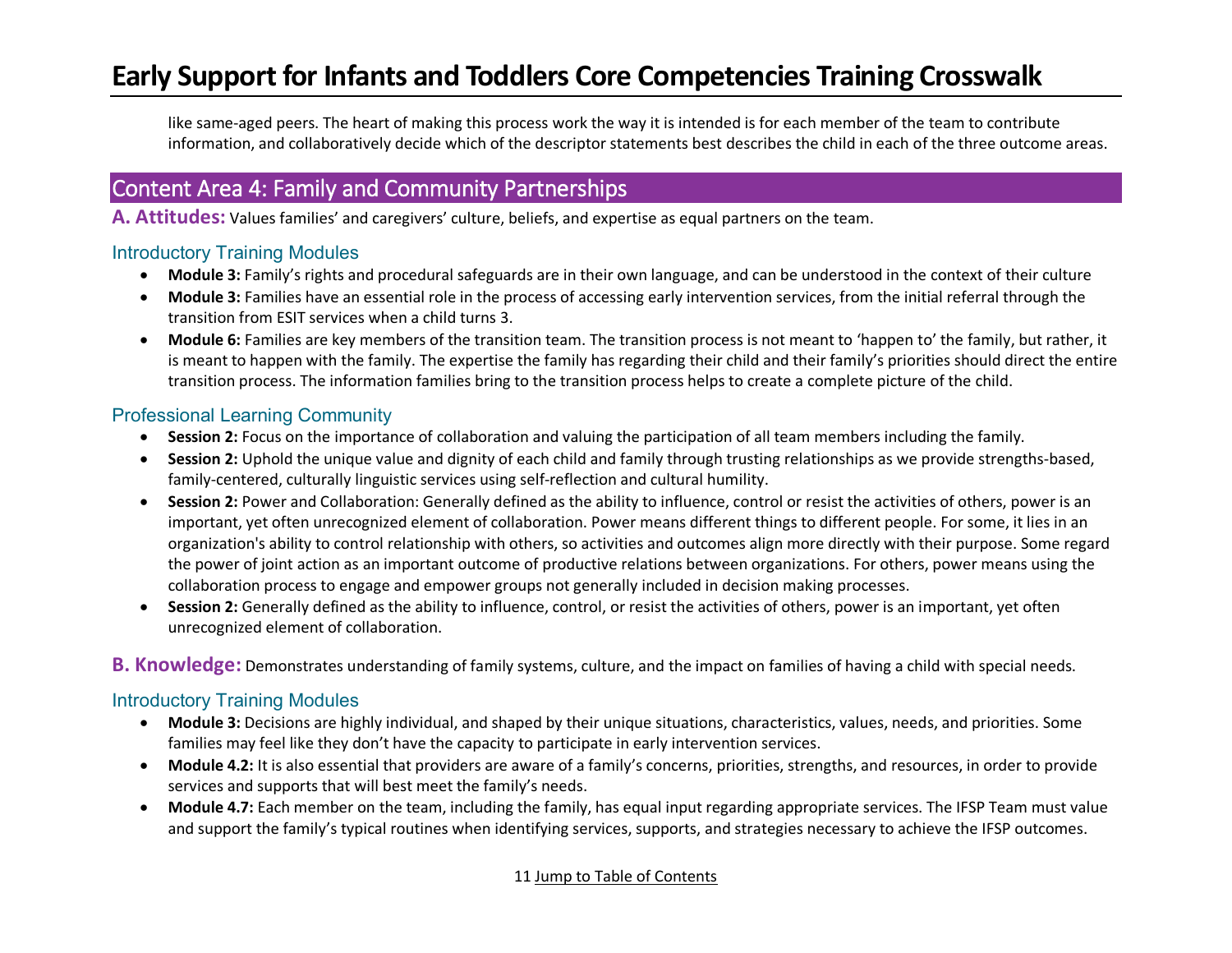**C. Skills:** Builds and maintains effective interpersonal relationships with families/caregivers and professional colleagues: Respects and promotes decision-making authority of families; respects the practices of the family culture; follows families' lead; follows through on commitments and promises; provides regular communication; establishes trusting relationships; communicates honestly, sensitively, and empathetically with families, using non-technical language.

#### Introductory Training Modules

- **Module 3:** To ensure early intervention services are as responsive as possible families must be supported in their important role as full partners on the IFSP team.
- **Module 3:** A child's IFSP team is made up of the family, the FRC, and any professionals who are providing early intervention services.
- **Module 3:** In a family centered approach, the routines, activities, and priorities of the family should drive the outcomes that are developed and the services included on the IFSP.
- **Module 4.2:** Part C services are grounded in family centered practice. A critical part of this practice is building respectful, responsive relationships with families. Building a relationship with the family begins with the first phone call and continues each step in the process.
- **Module 4.2:** When establishing relationships with families, it is important to take a strengths-based approach and use effective communication skills. Some key strategies to remember include approaching the family with empathy, using active listening, and highlighting the child's strengths. It is important to remember that building a meaningful relationship takes time, and that it may take multiple meetings and conversations to build a desired level of trust with the family.
- **Module 4.6:** There are practices to consider when collaborating as a member of a diverse team.
	- 1. All members participate. It is not necessary that all team members be knowledgeable in all five areas of development.
	- 2. Do not expect that families understand typical child development.
	- 3. Encourage diverse perspectives and different opinions.
	- 4. Minimize acronyms and jargon and explain professional terms.
	- 5. Summarize, paraphrase, or ask for descriptive examples to check understanding.
	- 6. Ask follow-up questions to get additional information, as needed.
- **Module 4.7:** The team, including early intervention providers and the family, come together to decide on functional child and family IFSP outcomes based on the strengths, concerns, priorities, and needs of the child and family. The IFSP also decides the supports, services and specific strategies that will be used to meet those functional IFSP outcomes.
- **Module 5:** Regular, open exchanges of information between team members is needed to make the ongoing IFSP implementation process, and any review meetings, efficient and focused.

#### Professional Learning Community

- **Session 1:** Explore how the ESIT guiding principles emphasize a family centered approach.
- **Session 3:** Consider how your implicit bias may impact your interactions with families. Explore ways to learn about and value the family's cultural background through authentic assessment.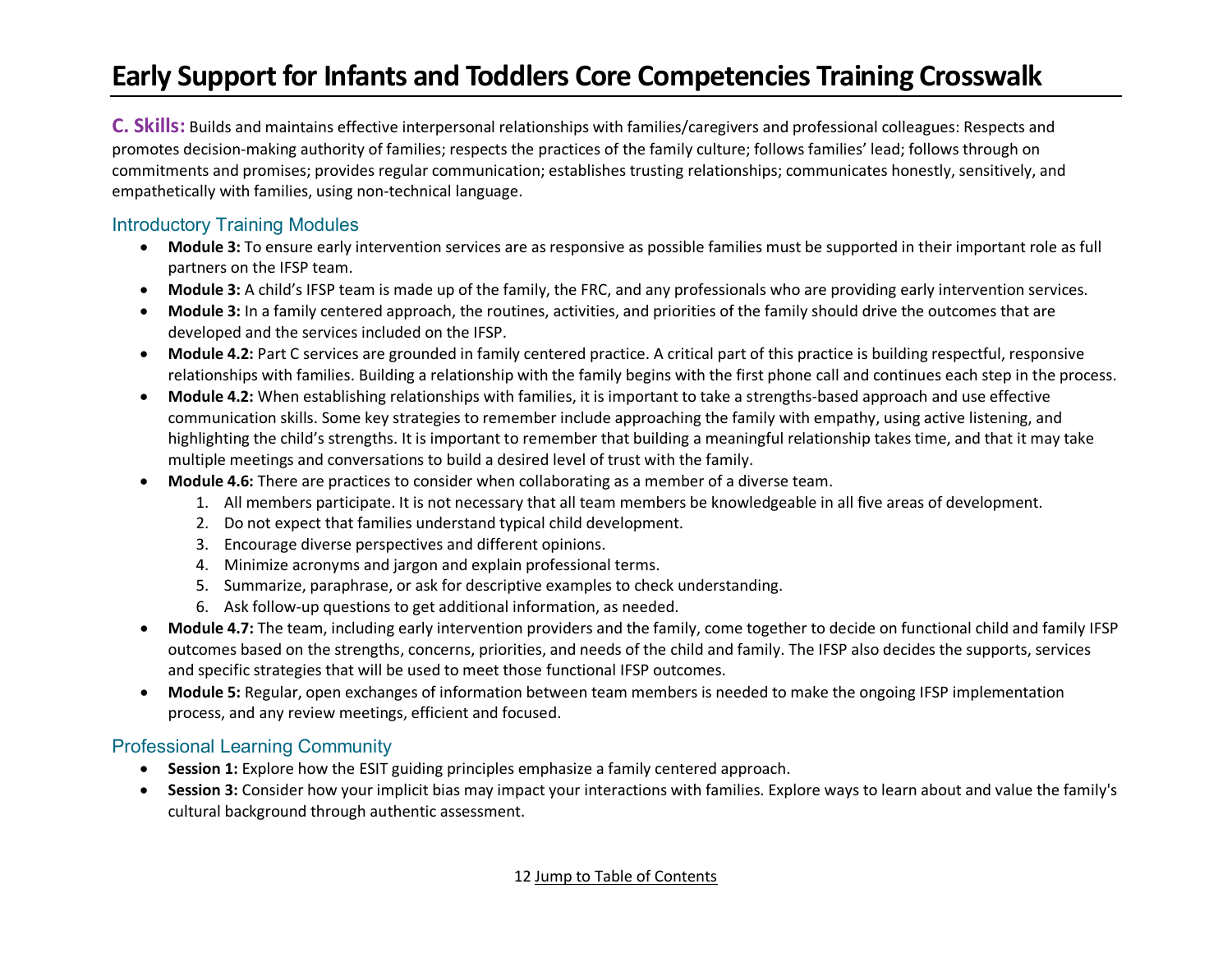**D. Skills:** Applies principles of family centered practice: Uses relationship-based coaching strategies to build on families' strengths to enhance their confidence and competence; assists families to develop the skills they need to become their own advocates.

### Introductory Training Modules

• **Module 4.7:** Coaching is an adult learning strategy use to build the capacity of a parent/caregiver to improve existing abilities, develop new skills, and gain a deeper understanding of how they can directly impact their child's development.

#### Professional Learning Community

• **Session 3:** Review examples of coaching and consider how high quality functional IFSP outcomes support coaching with families.

**E. Knowledge and Skills:** Demonstrates knowledge of community resources both within and outside of ESIT and assists families in accessing resources: Informs families of applicable resources; uses appropriate referral processes; works collaboratively with community resources; helps families build skill to access social supports; encourages parents to share with other parents; obtains and works effectively with interpreters.

#### Introductory Training Modules

- **Module 3:** Understand the FRC role and responsibilities in connecting the family with community resources.
- **Module 6:** Use knowledge of community options after transition to ensure families are supported after exiting ESIT services.

**F. Skills:** Participates in the development of IFSPs that are family-centered and culturally relevant.

#### Introductory Training Modules

• **Module 4.1-4.8:** Each module covers the variety of activities necessary for the development of the IFSP.

**G. Skills:** Supports families with coordinated, effective, equitable, and culturally and linguistically responsive transitions from ESIT to preschool special education services and/or the Early Childhood Education and Assistance Program (ECEAP), Head Start, and other high-quality early childhood settings.

### Introductory Training Modules

• **Module 6:** Transition.

**H. Knowledge and Skills:** Demonstrates understanding of parent rights and procedural safeguards, explains them clearly to families, and completes required forms.

#### Introductory Training Modules

• **Module 2:** An overview of ESIT Parent Rights and Procedural Safeguards.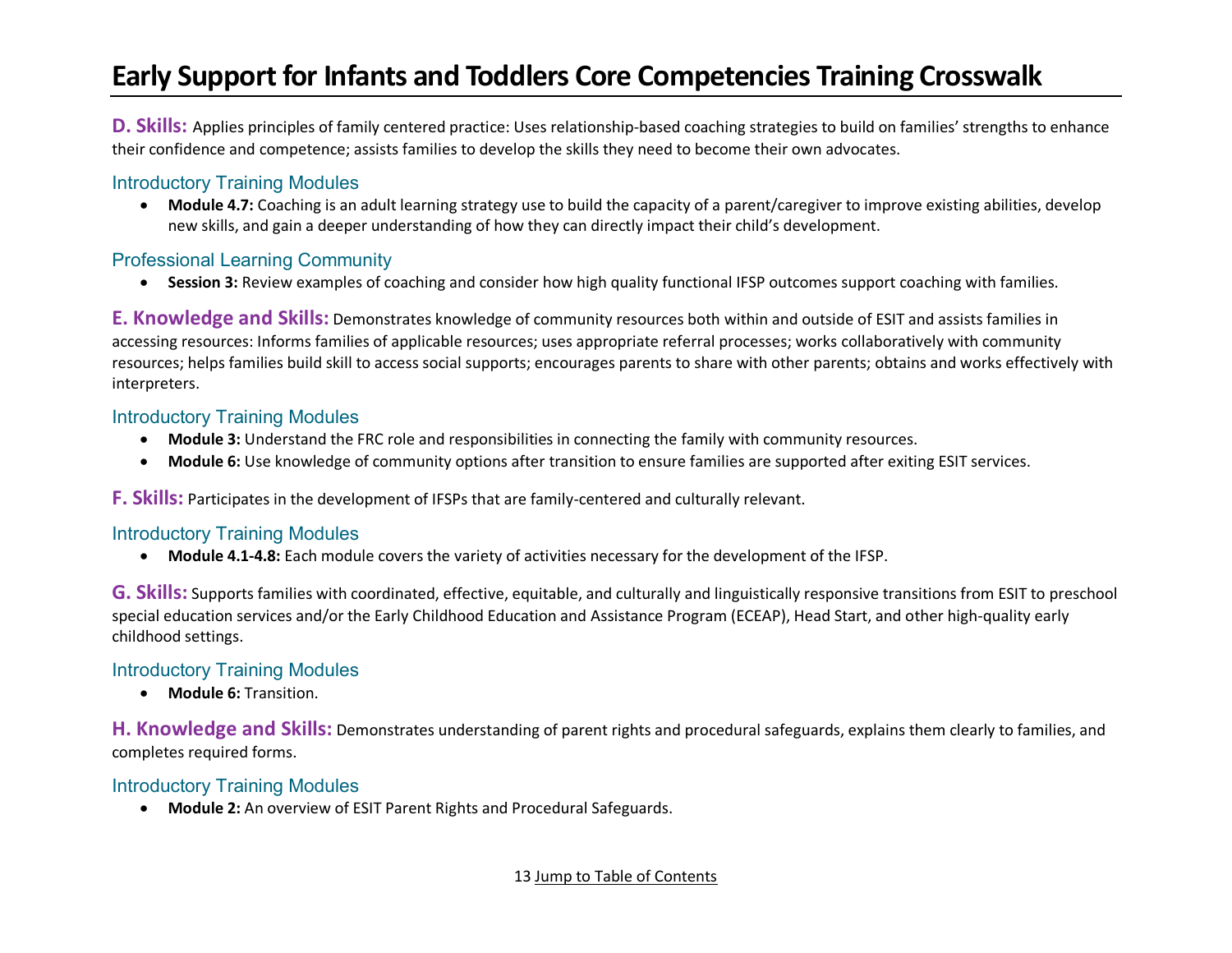## <span id="page-13-0"></span>Content Area 5: Health, Safety, and Nutrition

**A. Attitudes:** Supports culturally relevant family and caregiver routines that promote health, well-being, and development of the child.

#### Introductory Training Modules

• **Module 4.2:** Family Centered Practice assures the health and well-being of the child and family through a respectful family-professional partnership. It honors the strengths, cultures, traditions, and expertise that the family brings to the relationship. Family-centered practice is the standard that results in high-quality services.

#### Professional Learning Community

• **Session 2:** Introduces the role of Cultural Humility while engaging families and children with diverse needs.

**B. Skills:** Addresses implicit bias in best practices for daily routines and work to meet and support families in their cultural context: Applies holistic approach to help children and families improve sleep routines and well-being sensory, social-emotional, and cultural needs; supports families/caregivers in their feeding routines and understanding of nutrition with respect to cultural differences.

#### Introductory Training Modules

• **Module 4.2:** In order to establish a relationship with a family that is respectful and responsive to their individual strengths, needs, and experiences, especially when they are different than your own, it will be necessary to continuously reflect on your own experiences and biases, which may affect how you build relationships with different families.

#### Professional Learning Community

• **Session 3:** Understand how your own experiences influence your perspective on child development and family systems. Consider how to reflect on your own implicit bias and identity how it may be impacting your relationships and service delivery with families.

**C. Knowledge:** Understands potential impacts of disability, including medically fragile conditions, on social-emotional, health, safety, and nutrition needs and provides support to families.

#### No Training Available at This Time

**D. Skills:** Supports families/caregivers to understand and safely address challenging behaviors, including when and where to ask for help.

No Training Available at This Time

**E. Knowledge:** Understands and adheres to laws pertaining to the health and general well-being of children and families.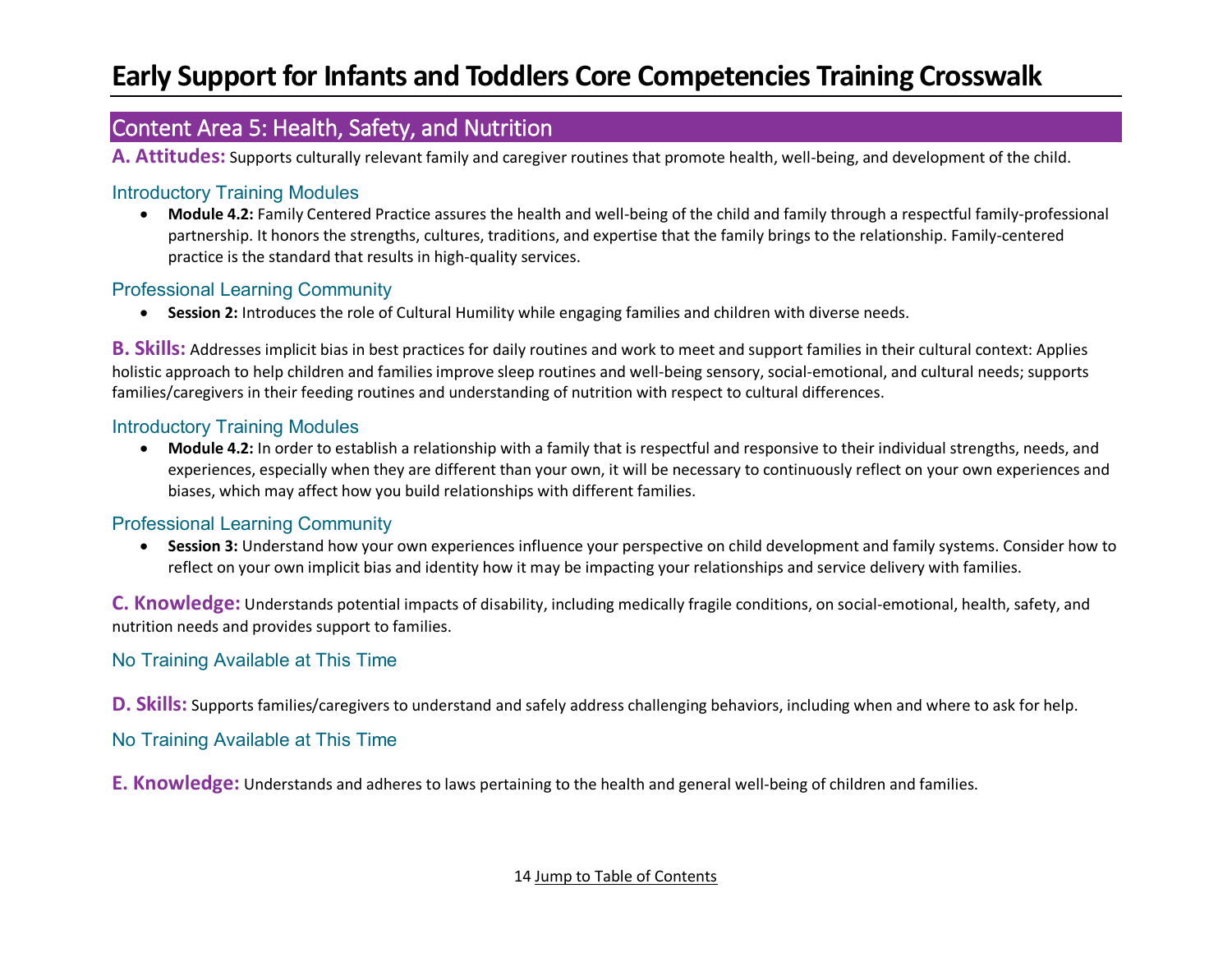### No Training Available at This Time

**F. Skills:** Recognizes and follows procedures for documentation and notification of suspected abuse and neglect in partnership with families and other service providers when appropriate.

### No Training Available at This Time

### <span id="page-14-0"></span>Content Area 6: Interactions

**A. Attitudes:** Values and promotes warm interactions and healthy attachment relationships between families/caregivers and children.

#### Introductory Training Modules

• **Module 3:** Early intervention services, which are focused on supporting the child and family in the context of their daily activities and routines, may differ from other services or treatments a family has accessed.

### Professional Learning Community

• **Session 4:** Learn to write functional IFSP outcomes within the context of a relationship.

**B. Knowledge:** Demonstrates an understanding of different patterns of parent and child interactions and attachment and their impact on child development: Recognizes potential challenges to bonding and attachment; recognizes that infants communicate their needs through a variety of behaviors; recognizes cultural variations in how families/caregivers engage with infants and toddlers.

### Introductory Training Modules

- **Module 4.2:** Coaching allows direct service providers to enhance the family's own ability to support their child's development. The coaching approach supports family learning through reflective feedback, sharing information and materials, providing emotional support, and through modeling.
- **Module 4.7:** Children learn best when interacting with important people in their lives. IFSP outcomes should support the caregiver's understanding that social-emotional development is foundational for all other learning.

**C. Skills:** Provides information and assistance to parents/caregivers to help them: Understand their role in social-emotional development; understand what they can do to promote health, language, physical, self-help, and cognitive development; find pleasure in caring for their child; "see" the child as a person, as well as all the factors that constitute effective parenting.

### Introductory Training Modules

• **Module 3:** Global Family Outcomes: Families know their rights, effectively communicate child's needs, and help their child grow and learn.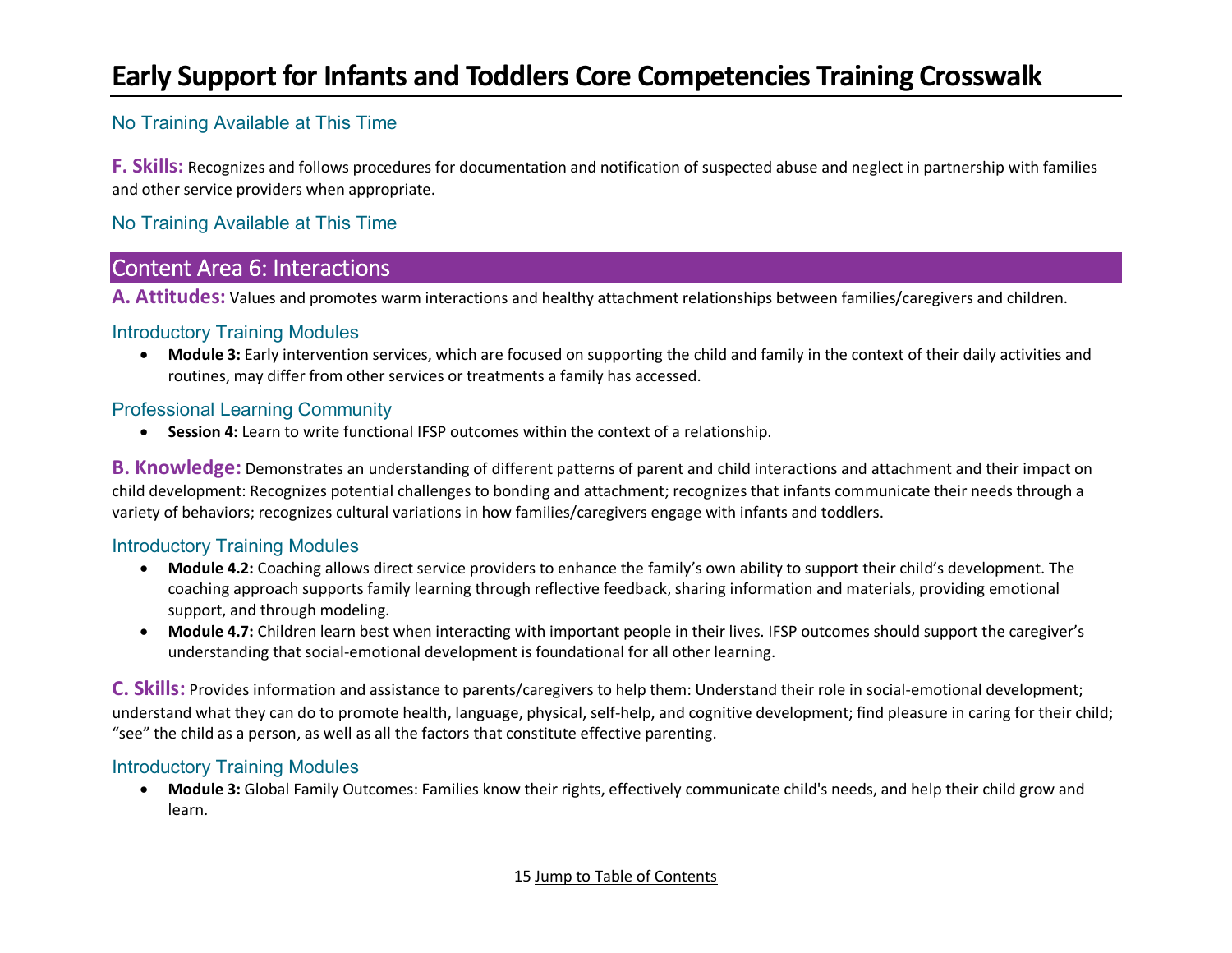**D. Skills:** Collaborates with families and caregivers to develop individualized and culturally appropriate expectations for the response loop between child and caregiver during interactions: Supports and reinforces family strengths and emerging competencies; supports families to promote children's problem solving behavior; supports families to promote children's social-emotional development; supports families to promote age-appropriate interactions between children and their siblings and peers.

#### Introductory Training Modules

- **Module 3:** It is an FRC's job to assist families to understand the early intervention system, including the regulations that govern the system, as well as the research-based practices that are the cornerstone of early intervention services.
- **Module 3:** Another important role for the FRC during meetings is to help the family understand the information presented in reports, materials, and meetings, and what this information means for the family.
- **Module 4.3:** Support collaboration between team members, all in an attempt to help families feel less overwhelmed and minimize the impact on the family's time and energy.

#### Professional Learning Community

- **Session 2:** Introduce key concepts and structures that support effective collaboration for families and caregivers.
- **Session 4:** Consider the elements of a coaching style of interaction to build on strengths and support confidence and competence of family members.

## <span id="page-15-0"></span>Content Area 7: Program Planning and Development

**A. Attitudes:** Recognizes the importance of and implements a plan addressing continuous quality improvement for program evaluation and improvement.

- **Module 5:** Having high-quality data allows us to check where we are with results and to ask ourselves are we where we want to be? If the answer is 'no' or 'not quite,' then quality data allows us to engage continuous quality improvement cycles, such as the one shown here, to determine what we want to improve, to plan those improvements, implement changes, and evaluate to see if the improvements have helped improve children's outcomes.
- **Module 5:** Child outcomes data provides information about progress at many different levels starting with the child level and then looking at groups of children at the individual program level, the Local Lead Agency level and the state level. Looking at the child outcomes data at these different levels provides a wealth of data that programs can use for program improvement.
- **Module 5:** Start by reviewing the evidence. Child outcomes data provides information about progress at many different levels starting with the child level and then looking at groups of children at the individual program level, the Local Lead Agency level and the state level. Looking at the child outcomes data at these different levels provides a wealth of data that programs can use for program improvement.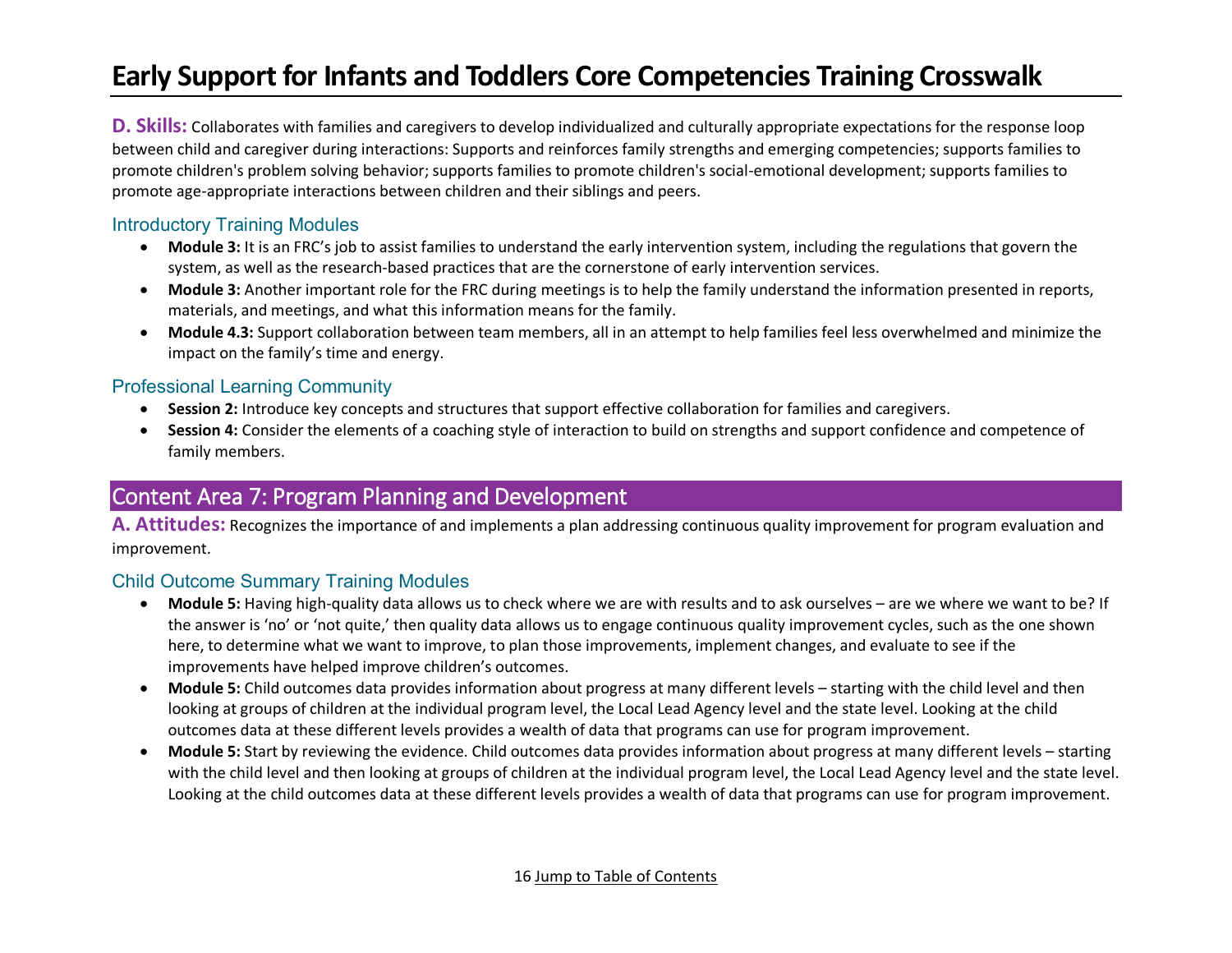**B. Skills:** Implements best practices, including current research, evidence-based, and promising practices for ESIT service delivery.

#### Child Outcome Summary Training Modules

• **Module 5:** Start looking at the evidence, practice building data discussions into different situations and get comfortable with discussing inferences and actions based on data. Using your data is critical for improving the quality of the data and having meaningful information to improve program practices and child outcomes.

**C. Skills:** Utilizes home visit observation and feedback to facilitate quality improvement.

### Child Outcome Summary Training Modules

- **Module 5:** When working with data for program improvement, look at relationships to better understand how the program is working for specific subgroups of children and families.
- **Module 5:** There are many ways to incorporate data at the program or agency level. Choosing specific strategies for incorporating data will help you learn about what might strengthen your program.

**D. Skills:** Accurately and clearly explains the provisions and requirements of federal, state, and local laws affecting infants/young children and families (e.g., Part C of IDEA, child protection, child care licensing rules and regulations) to families and other service providers working with the family.

#### Introductory Training Modules

- **Module 2:** Child and Family global outcome areas.
- **Module 2:** Part C: Purpose and History: IDEA, provides guidance for states on the provision early intervention services. There are rules and regulations that are specific to our state called Washington Administrative Code. IDEA requires a set of minimum components for each statewide system of early intervention services.
- **Module 3:** Part C requires a timely, comprehensive, multidisciplinary evaluation of each child, birth to age 3.

**E. Skills:** Personally works within the requirements of: Federal/state law, agency policies and practices, professional codes of conduct; state and local funding sources.

### Introductory Training Modules

- **Module 4.1:** Once a referral has been made, the EIPA has 45 days to gather information, determine eligibility, and finalize the initial IFSP.
- **Module 4.1:** The FRC or other intake coordinator must make the initial contact with the family within three days of the referral, either by telephone or in person. During this contact, they will explain possible early intervention services, the process needed to determine if their child will be eligible, obtain written permission to request existing records using the Authorization for Release of Records Form, and explain the family's rights.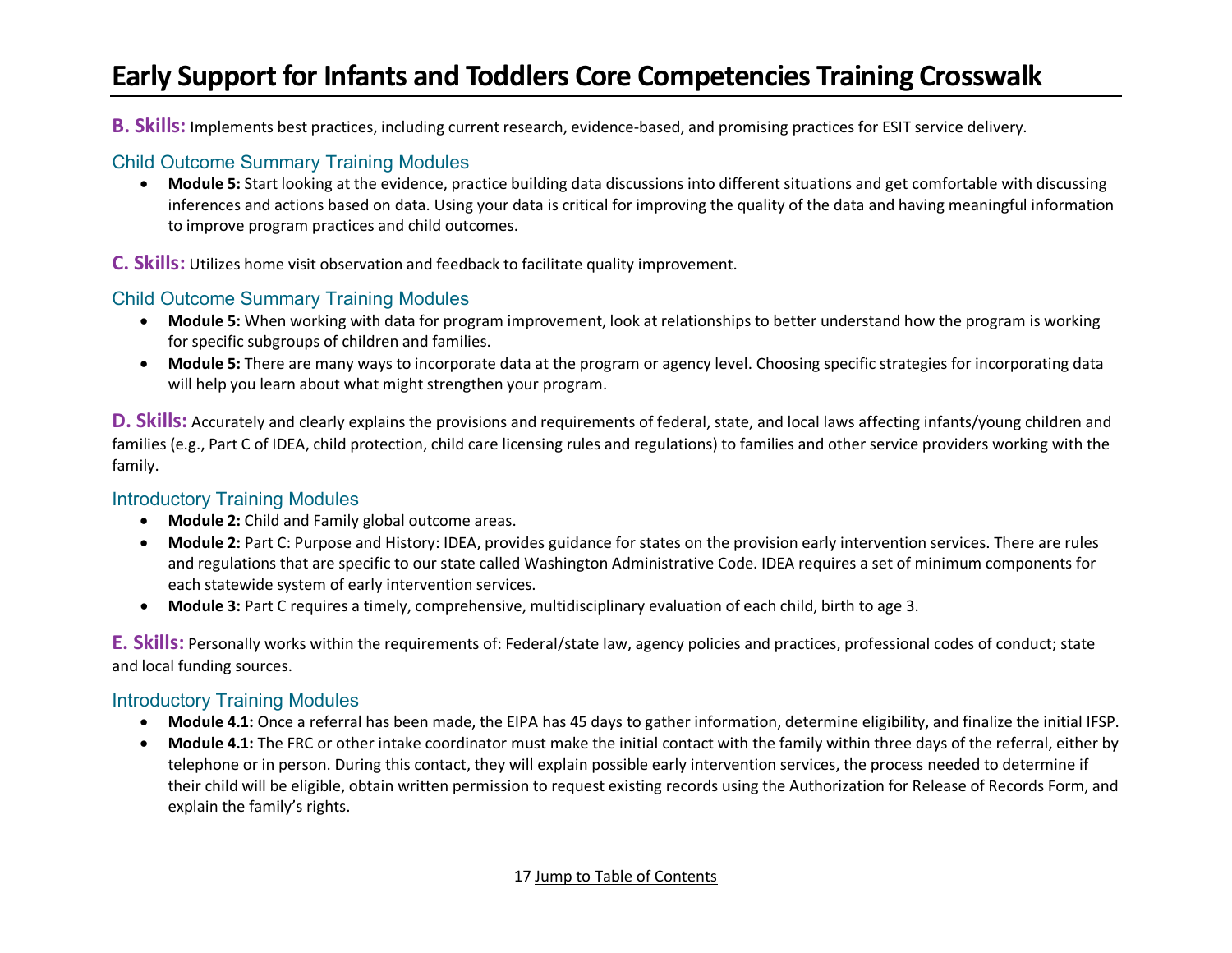• **Module 4.1:** The FRC will provide prior written notice, schedule and hold the initial IFSP meeting with the IFSP team, including the family. During the meeting, the team will review the present levels of development, summary of functional performance, complete the Child Outcome Summary process, write functional outcomes and determine what services will be added to the plan. Will provide prior written notice no less than seven days in advance, unless it is documented that a different timeframe best meets the family's needs.

**F. Skills:** Practices confidentiality of each family's information in all contexts with exception only when making necessary reports to protect the safety of a family member (e.g., Children's Protective, Duty to Warn).

#### No Training Available at This Time

### <span id="page-17-0"></span>Content Area 8: Professional Development and Leadership

**A. Attitudes:** Values growth mindset and ongoing professional development activities to continually enhance competence and stay informed of the knowledge base of the evolving infant and early childhood, early intervention, and specific professional fields.

#### Professional Learning Community

- **Session 2:** Introduce key concepts related to the role and function of effective leadership. Identify leadership as function and the need to build and sustain leadership capacity deep within the system.
- **Session 3:** Explore how to use authentic assessment to gather information about the family's culture and priorities.

**B. Knowledge:** Actively seeks to recognize and integrate the world views of culturally diverse communities, including values, assumptions, communication styles, group norms, experiences, and perspectives.

#### Introductory Training Modules

• **Module 4.5:** All of the activities that are required in the first 45 days can be overwhelming and stressful for families. Providers should be prepared to have difficult conversations with families regarding their child's development, diagnosis, or other family concerns.

**C. Skills:** Adheres to standards of professionalism, including: honesty, integrity, dependability, responsibility, time management, problem solving, professional boundaries, use of an equity lens, communication skills, seeks professional support (mentor), recognizes burnout, and promotes self-care as a means of prevention.

#### Introductory Training Modules

- **Module 3:** The work of early intervention providers is grounded in guiding principles related to partnerships with families:
	- 1. Families are equal partners;
	- 2. Family and other social relationships are the central focus of all services;
	- 3. Learning occurs with familiar people in familiar settings;